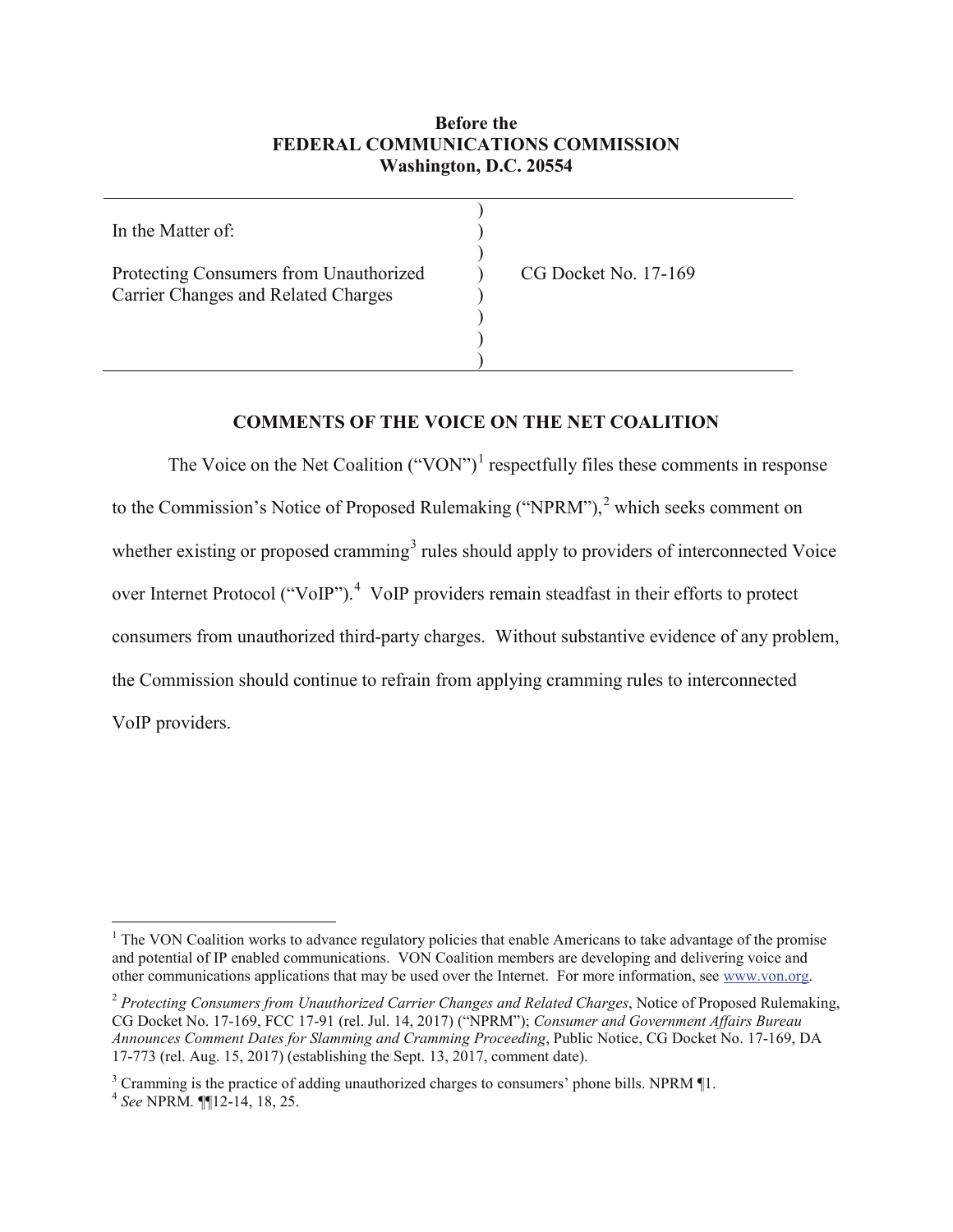#### **DISCUSSION**

Consistent with past proposals and orders issued by the Commission, $<sup>5</sup>$  $<sup>5</sup>$  $<sup>5</sup>$  the NPRM does</sup> not provide evidence that interconnected VoIP providers engage in cramming or that this is a problem that warrants a regulatory solution. Indeed, the NPRM does not suggest that there has been any increase in the level of cramming complaints or enforcement actions against VoIP providers. Instead, in the few references to interconnected VoIP, the NPRM states that "the vast majority of complaints and enforcement actions appear to target the billing practices of traditional local exchange carriers, not wireless carriers or interconnected VoIP providers."<sup>[6](#page-1-1)</sup> Also telling is that, in its discussion of the continuing problem of cramming, the NPRM does not mention VoIP at all.

Though VoIP continues its rapid growth in both the residential and enterprise markets, there has not been any measurable increase in customer cramming complaints related to VoIP. The Commission's most recent voice telephone services competition report indicates that there were more than 60 million interconnected VoIP subscriptions as of June 2016, representing 49% of wireline retail voice telephone service connections.<sup>[7](#page-1-2)</sup> Despite the prevalence of interconnected VoIP lines, analysis of the Commission's informal consumer complaint data reveals that out of the 6,807 consumer complaints for slamming and cramming in 2016, only 117 were related to

<span id="page-1-0"></span> <sup>5</sup> *See In the Matter of Empowering Consumers to Prevent and Detect Billing for Unauthorized Charges ("Cramming"), et al.*, Report and Order and Further Notice of Proposed Rulemaking, 27 FCC Rcd 4436, FCC 12-42 ¶ 47 (rel. Apr. 27, 2012) ("we find that the record does not demonstrate a need for rules to address cramming for . . . VoIP customers at this time."); s*ee also Access One, Inc*., Order, 29 FCC Rcd 9323, 9324, ¶ 4 (2014) (citing *IP-Enabled Services*, Notice of Proposed Rulemaking, 19 FCC Rcd 4863, 4910-11,  $\P$  71-72 (2004) (seeking comment on whether the slamming or cramming rules should apply to VoIP services) ("The Commission's carrier change rules have not been extended to VOIP service.").

<span id="page-1-1"></span> $6$  NPRM ¶ 18.

<span id="page-1-2"></span><sup>7</sup> Voice Telephone Services: Status as of June 30, 2016, *FCC* at 3 (rel. Apr. 2017), [https://apps.fcc.gov/edocs\\_public/attachmatch/DOC-344500A1.pdf](https://apps.fcc.gov/edocs_public/attachmatch/DOC-344500A1.pdf) (last visited Sept. 1, 2017).